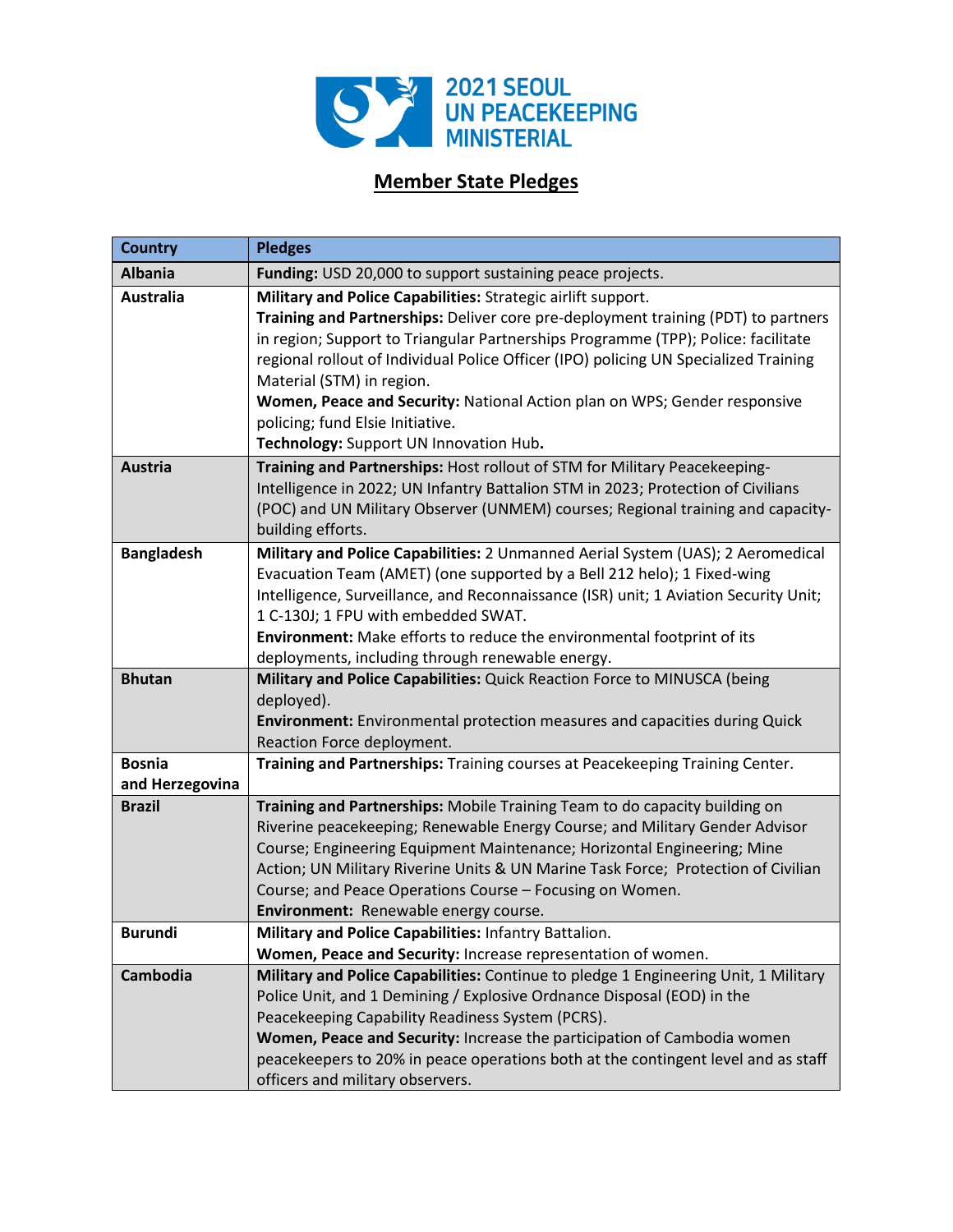| Canada         | Training and Partnerships: Multi-year support to specialized training including on                                                                                     |
|----------------|------------------------------------------------------------------------------------------------------------------------------------------------------------------------|
|                | medical and technology.                                                                                                                                                |
|                | Funding: 70 million CAD to Peacebuilding fund over 3 years; Support to Vancouver                                                                                       |
|                | Principles including 2.5 million CAD to support UN's child protection work.                                                                                            |
|                | Women, Peace and Security: Expanded support to the Elsie Initiative.                                                                                                   |
| China          | Military and Police Capabilities: Send more capabilities to UN Peacekeeping                                                                                            |
|                | missions; 8,000 standby troops can be deployed at any time.                                                                                                            |
|                | Training and Partnerships: Host a Peacekeeping Medical Training Course in China                                                                                        |
|                | in 2022.                                                                                                                                                               |
|                | Funding: Fund the 2022 UN Chiefs of Defence Conference.                                                                                                                |
|                | Medical: Medical training course.                                                                                                                                      |
|                | Misc: Host International Peacekeeping Forum in China in 2022.                                                                                                          |
| <b>Cyprus</b>  | Training and Partnerships: Course on women, peace and security;                                                                                                        |
|                | Course on Search and Rescue including MEDEVAC;                                                                                                                         |
|                | Course on Emerging Technologies, Intelligent Critical Infrastructures and Digital                                                                                      |
|                | Transformation.                                                                                                                                                        |
|                | Medical: MEDEVAC course.                                                                                                                                               |
| <b>Denmark</b> | Military and Police Capabilities: C-130 transport aircraft to MINUSMA from May                                                                                         |
|                | to November 2022.                                                                                                                                                      |
|                | Funding: Financial contribution to the Elsie Initiative for Women in Peace                                                                                             |
|                | Operations; Increased extra-budgetary (XB) funding to UN HQ projects addressing                                                                                        |
|                | the challenges peacekeeping faces today and improving the impact of                                                                                                    |
|                | peacekeeping missions on the ground.                                                                                                                                   |
|                | Medical: Support to enhance UN knowledge, procedures and mitigation efforts in                                                                                         |
|                | relation to uniformed veterans and Post-traumatic stress disorder (PTSD) from UN                                                                                       |
|                | Peace Operations.                                                                                                                                                      |
| Egypt          | Military and Police Capabilities: Infantry battalion of Mechanic engineers, a<br>Brigade of military engineers, and a second level field hospital; 2 Brigades of rapid |
|                | intervention and experts in analyzing aerial photos in MINUSCA.                                                                                                        |
|                | Training and Partnerships: Mobile training teams with experience in discovering                                                                                        |
|                | and dealing with improvised explosive devices; Joining the existing training                                                                                           |
|                | partnership programs such as TPP; Organizing training on the topics of prevention                                                                                      |
|                | of sexual exploitation and abuse and the gender component in peacekeeping                                                                                              |
|                | operations, in addition to cooperating with the Integrated Training Service to                                                                                         |
|                | implement a training course according to United Nations' needs.                                                                                                        |
| Ethiopia       | Training and Partnerships: Capacity building opportunities for other peacekeeping                                                                                      |
|                | contributing countries especially in region; host different levels of training in the                                                                                  |
|                | field of peacekeeping, with particular focus on women peacekeepers.                                                                                                    |
| Fiji           | Military and Police Capabilities: Maintaining pledges in the PCRS of: 1 infantry                                                                                       |
|                | battalion; 1 infantry coy; 1 FPU; 1 Engineering Platoon; 1 Close Protection Platoon.                                                                                   |
| <b>France</b>  | Training and Partnerships: 5th UN Training of Trainers (ToT) session in 2022 for                                                                                       |
|                | the benefit of 40 officers;                                                                                                                                            |
|                | Train in 2022 more than 10,000 African soldiers to serve in UN peace missions;                                                                                         |
|                | Support to 8 peacekeeping training centres in Asia, Africa and Latin America;                                                                                          |
|                | Publication of a "Guide for French-speaking contributors to peace operations";                                                                                         |
|                | Transfer of equipment free of charge to TCC engaged in UN peace missions;                                                                                              |
|                | Trainings on mini and micro-drones (UAV) at the Entebbe Academy in Uganda.                                                                                             |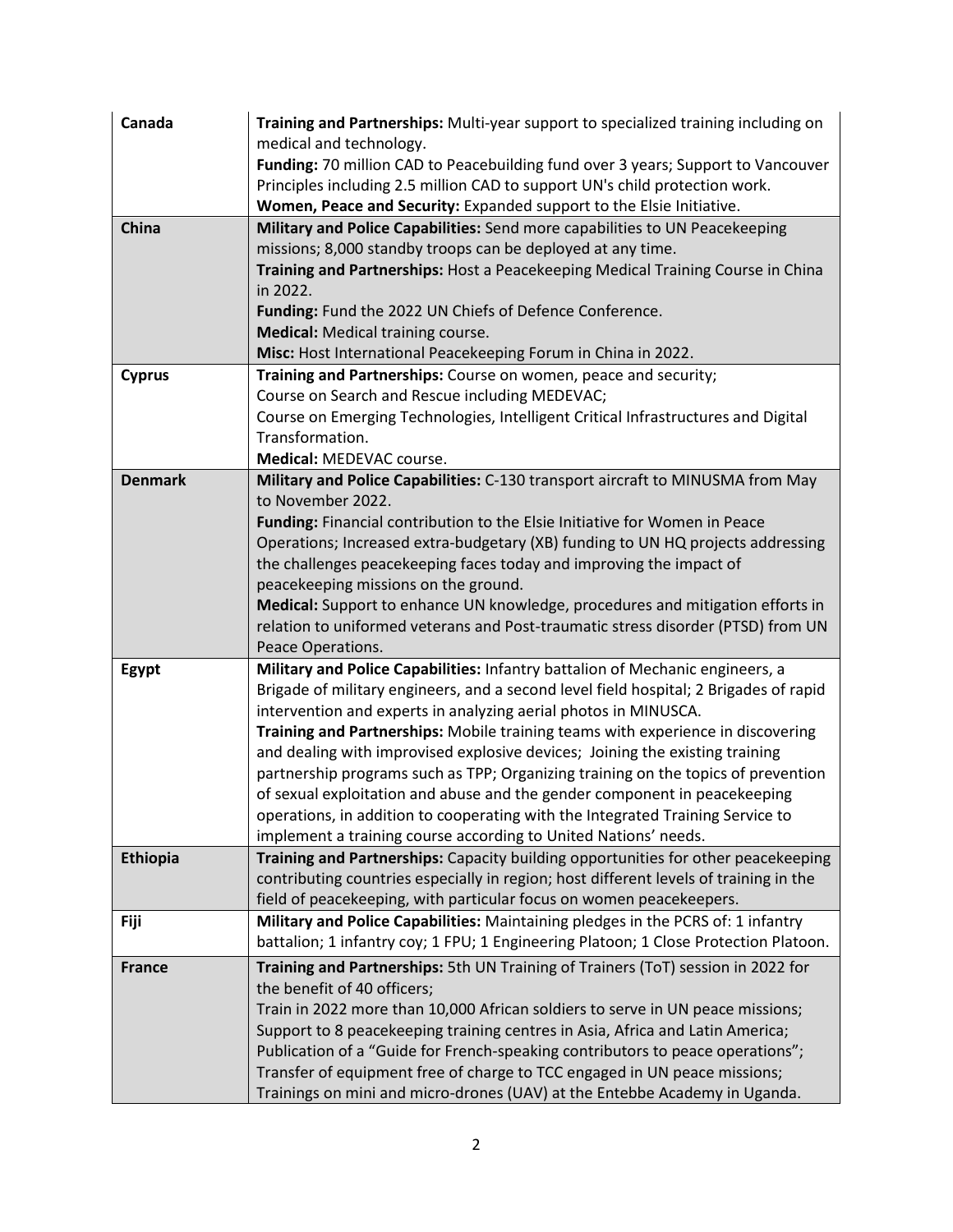|                | Funding: XB contributions of 15M USD in 2022; Support to the UN strategy for                                                       |
|----------------|------------------------------------------------------------------------------------------------------------------------------------|
|                | new technologies and digital transformation.                                                                                       |
| Germany        | Military and Police Capabilities: Medium Utility Helicopter Unit for MINUSMA                                                       |
|                | (Sector East/Gao) until June 2024.                                                                                                 |
|                | Training and Partnerships: Trainers to support the Field Medical Assistant Course;                                                 |
|                | 3,000 Buddy First Aid Kits for African MINUSMA TCCs; Joint Israel-Germany                                                          |
|                | funding of Mental Health Strategy for Uniformed Personnel; CASEVAC Stress                                                          |
|                | Testing Project Phase 2; Offer for international experts (military, police, civilian) to                                           |
|                | participate in the Integrated Tactical Protection of Civilians course; Annual offer to                                             |
|                | participate in a Training of Trainers UN Military Observer Course for TCCs with less                                               |
|                | than 10 uniformed personnel in UN Peace Operations; Annual dispatch of up to six                                                   |
|                | Mobile Training Teams (pre-deployment training) upon request. Training areas as                                                    |
|                | requested by UN DPO. Currently: Patrols under IED-threat; Crowd and Riot                                                           |
|                | Control;                                                                                                                           |
|                | Annual Online Training of Trainers in addition to regular In-Mission-Training                                                      |
|                | Command Post Exercises and Training of Trainers in Entebbe, Uganda; Annual                                                         |
|                | offer to female peacekeepers to participate in the UN Military Observer Course                                                     |
|                | with a particular focus on women in peace operations.<br>Police: Offer of up to four Mobile Training Teams per year for PCCs (pre- |
|                | deployment training) and/or in mission training as well as offer of participation in                                               |
|                | trainings in Germany; Areas include inter alia Investigating and Preventing Sexual                                                 |
|                | and Gender Based Violence in Conflict Environments, Child Protection, Protection                                                   |
|                | of Civilians, Community-Oriented Policing etc.                                                                                     |
|                | Funding: XB funding for Big Data Radio Mining and Analysis Mainstreaming.                                                          |
|                | Medical: Field medical assistant course, buddy first aid kits; mental health                                                       |
|                | strategy.                                                                                                                          |
|                | Women, Peace and Security: Financial support to pilot a Uniformed Women                                                            |
|                | Peacekeepers Network in two UN Peacekeeping Operations.                                                                            |
|                | Misc: Host the High-Level Peacekeeping Retreat for SRSGs, Force Commanders,                                                        |
|                | USGs and ASGs in support of DPO in Berlin in 2022.                                                                                 |
| Ghana          | Military and Police Capabilities: Maintain PCRS pledges of 1 FPU, FP Coy, Field                                                    |
|                | Hospital, Eng Coy, Signal Coy, 2 Inf Bn.                                                                                           |
| <b>Greece</b>  | Training and Partnerships: Counter Improvised Explosive Devices (C-IED) training.                                                  |
|                | Medical: Support to the UN on the Mental Health Strategy for Uniformed                                                             |
|                | Personnel.                                                                                                                         |
|                | <b>Environment:</b> Autonomous Portable Power Generation and Storage Management                                                    |
|                | unit.                                                                                                                              |
| <b>Hungary</b> | Funding: USD 110,000 for the Digital Transformation of UN Peacekeeping.                                                            |
| India          | Military and Police Capabilities: Infantry battalion; signal company; engineer                                                     |
|                | company; one corvette (w/o helicopter).                                                                                            |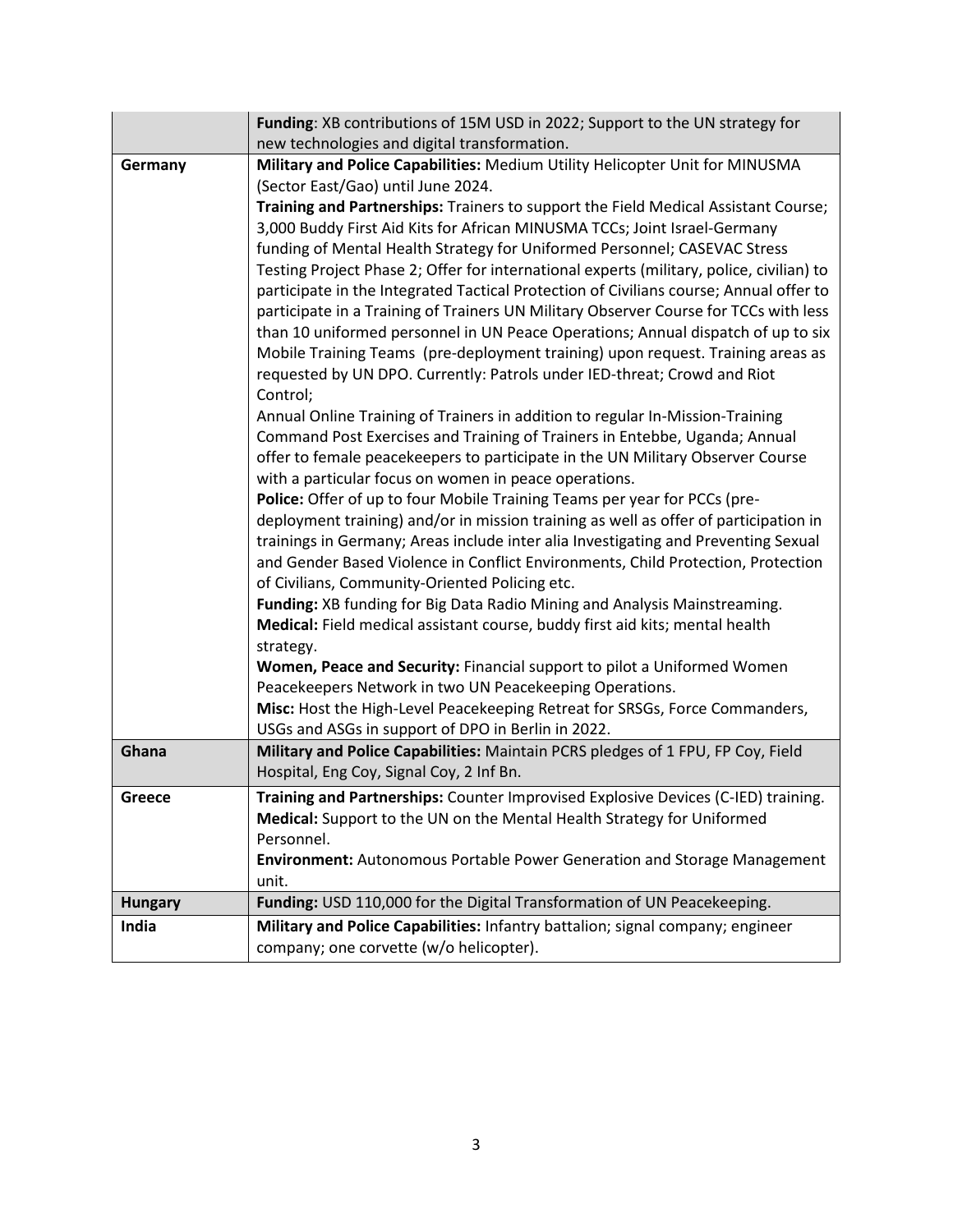| personnel); Construction Engineering Company (140 personnel); Mechanized<br>Infantry Company Base Defense (210 personnel); Special Force Company (150<br>personnel); 1 Quick Reaction Force (250 personnel); Formed Police Unit (198<br>personnel).<br>Training and Partnerships: Co-hosting UN Triangular Partnership Project (TPP)<br>with UN and Japan (2022); Capacity Building Partnership with UN Integrated<br>Training Service (ITS) and Swedish Armed Forces International Center for Senior<br>Mission Leaders (SML) Course (2022); Proposing Training recognition for<br>Protection of Civilians and Military Observer Courses; Capacity building programs<br>for women peacekeepers; Exploring possibility for co-hosting UN TPP with South<br>Korea in 2023; Capacity building for Riverine and K-9 capacities as part of FPU's<br>deployment; Training provider (instructors and materials) for other PCCs; Issues<br>on tactical progression, Public Order Management, K9 Police Capacities, Disaster<br>Victim Identification, Riverine Police Capability, Disaster Management, Explosive<br>Ordnance Disposal, Sexual exploitation and abuse.<br>Ireland<br>Training and Partnerships: Deployment of master Counter Improvised Explosive<br>Devices (C-IED) trainer to UNMAS, Entebbe to support mobile training team over a<br>two year period; Provision of Irish master trainer to lead UN Crime Led Intelligence<br>train the trainer courses for four weeks per annum; Commitment to invite other<br>PCCs to participate in Ireland's UN pre-deployment training; Renewal of existing<br>pledges for military peacekeeper training in Ireland & abroad, covering protection<br>of civilians, human rights, civil military relations, core pre deployment, staff<br>officer, counter IED and mine awareness training.<br>Funding: Support Multi-Partner Trust Fund (MPTF) for Sudan over three years with<br>annual funding equal to our share of the unencumbered peacekeeping budget<br>(€84,140 in 2021); Funding of €800,000 through the Climate and Security<br>Mechanism to support advisory service in South Sudan; Funding for Data Analytics<br>Training Project - €20,000.<br>Medical: Provision of 1,100 Buddy First Aid Kits to peacekeeping partners through<br>the Light Coordination Mechanism.<br>Training and Partnerships: Contribution to Field Medic Assistant Course through<br><b>Israel</b><br>the Triangular Partnership Programme (TPP). |
|----------------------------------------------------------------------------------------------------------------------------------------------------------------------------------------------------------------------------------------------------------------------------------------------------------------------------------------------------------------------------------------------------------------------------------------------------------------------------------------------------------------------------------------------------------------------------------------------------------------------------------------------------------------------------------------------------------------------------------------------------------------------------------------------------------------------------------------------------------------------------------------------------------------------------------------------------------------------------------------------------------------------------------------------------------------------------------------------------------------------------------------------------------------------------------------------------------------------------------------------------------------------------------------------------------------------------------------------------------------------------------------------------------------------------------------------------------------------------------------------------------------------------------------------------------------------------------------------------------------------------------------------------------------------------------------------------------------------------------------------------------------------------------------------------------------------------------------------------------------------------------------------------------------------------------------------------------------------------------------------------------------------------------------------------------------------------------------------------------------------------------------------------------------------------------------------------------------------------------------------------------------------------------------------------------------------------------------------------------------------------------------------------------------------------------------------------------------------------------------|
|                                                                                                                                                                                                                                                                                                                                                                                                                                                                                                                                                                                                                                                                                                                                                                                                                                                                                                                                                                                                                                                                                                                                                                                                                                                                                                                                                                                                                                                                                                                                                                                                                                                                                                                                                                                                                                                                                                                                                                                                                                                                                                                                                                                                                                                                                                                                                                                                                                                                                        |
|                                                                                                                                                                                                                                                                                                                                                                                                                                                                                                                                                                                                                                                                                                                                                                                                                                                                                                                                                                                                                                                                                                                                                                                                                                                                                                                                                                                                                                                                                                                                                                                                                                                                                                                                                                                                                                                                                                                                                                                                                                                                                                                                                                                                                                                                                                                                                                                                                                                                                        |
|                                                                                                                                                                                                                                                                                                                                                                                                                                                                                                                                                                                                                                                                                                                                                                                                                                                                                                                                                                                                                                                                                                                                                                                                                                                                                                                                                                                                                                                                                                                                                                                                                                                                                                                                                                                                                                                                                                                                                                                                                                                                                                                                                                                                                                                                                                                                                                                                                                                                                        |
|                                                                                                                                                                                                                                                                                                                                                                                                                                                                                                                                                                                                                                                                                                                                                                                                                                                                                                                                                                                                                                                                                                                                                                                                                                                                                                                                                                                                                                                                                                                                                                                                                                                                                                                                                                                                                                                                                                                                                                                                                                                                                                                                                                                                                                                                                                                                                                                                                                                                                        |
|                                                                                                                                                                                                                                                                                                                                                                                                                                                                                                                                                                                                                                                                                                                                                                                                                                                                                                                                                                                                                                                                                                                                                                                                                                                                                                                                                                                                                                                                                                                                                                                                                                                                                                                                                                                                                                                                                                                                                                                                                                                                                                                                                                                                                                                                                                                                                                                                                                                                                        |
|                                                                                                                                                                                                                                                                                                                                                                                                                                                                                                                                                                                                                                                                                                                                                                                                                                                                                                                                                                                                                                                                                                                                                                                                                                                                                                                                                                                                                                                                                                                                                                                                                                                                                                                                                                                                                                                                                                                                                                                                                                                                                                                                                                                                                                                                                                                                                                                                                                                                                        |
|                                                                                                                                                                                                                                                                                                                                                                                                                                                                                                                                                                                                                                                                                                                                                                                                                                                                                                                                                                                                                                                                                                                                                                                                                                                                                                                                                                                                                                                                                                                                                                                                                                                                                                                                                                                                                                                                                                                                                                                                                                                                                                                                                                                                                                                                                                                                                                                                                                                                                        |
|                                                                                                                                                                                                                                                                                                                                                                                                                                                                                                                                                                                                                                                                                                                                                                                                                                                                                                                                                                                                                                                                                                                                                                                                                                                                                                                                                                                                                                                                                                                                                                                                                                                                                                                                                                                                                                                                                                                                                                                                                                                                                                                                                                                                                                                                                                                                                                                                                                                                                        |
|                                                                                                                                                                                                                                                                                                                                                                                                                                                                                                                                                                                                                                                                                                                                                                                                                                                                                                                                                                                                                                                                                                                                                                                                                                                                                                                                                                                                                                                                                                                                                                                                                                                                                                                                                                                                                                                                                                                                                                                                                                                                                                                                                                                                                                                                                                                                                                                                                                                                                        |
|                                                                                                                                                                                                                                                                                                                                                                                                                                                                                                                                                                                                                                                                                                                                                                                                                                                                                                                                                                                                                                                                                                                                                                                                                                                                                                                                                                                                                                                                                                                                                                                                                                                                                                                                                                                                                                                                                                                                                                                                                                                                                                                                                                                                                                                                                                                                                                                                                                                                                        |
|                                                                                                                                                                                                                                                                                                                                                                                                                                                                                                                                                                                                                                                                                                                                                                                                                                                                                                                                                                                                                                                                                                                                                                                                                                                                                                                                                                                                                                                                                                                                                                                                                                                                                                                                                                                                                                                                                                                                                                                                                                                                                                                                                                                                                                                                                                                                                                                                                                                                                        |
|                                                                                                                                                                                                                                                                                                                                                                                                                                                                                                                                                                                                                                                                                                                                                                                                                                                                                                                                                                                                                                                                                                                                                                                                                                                                                                                                                                                                                                                                                                                                                                                                                                                                                                                                                                                                                                                                                                                                                                                                                                                                                                                                                                                                                                                                                                                                                                                                                                                                                        |
|                                                                                                                                                                                                                                                                                                                                                                                                                                                                                                                                                                                                                                                                                                                                                                                                                                                                                                                                                                                                                                                                                                                                                                                                                                                                                                                                                                                                                                                                                                                                                                                                                                                                                                                                                                                                                                                                                                                                                                                                                                                                                                                                                                                                                                                                                                                                                                                                                                                                                        |
|                                                                                                                                                                                                                                                                                                                                                                                                                                                                                                                                                                                                                                                                                                                                                                                                                                                                                                                                                                                                                                                                                                                                                                                                                                                                                                                                                                                                                                                                                                                                                                                                                                                                                                                                                                                                                                                                                                                                                                                                                                                                                                                                                                                                                                                                                                                                                                                                                                                                                        |
|                                                                                                                                                                                                                                                                                                                                                                                                                                                                                                                                                                                                                                                                                                                                                                                                                                                                                                                                                                                                                                                                                                                                                                                                                                                                                                                                                                                                                                                                                                                                                                                                                                                                                                                                                                                                                                                                                                                                                                                                                                                                                                                                                                                                                                                                                                                                                                                                                                                                                        |
|                                                                                                                                                                                                                                                                                                                                                                                                                                                                                                                                                                                                                                                                                                                                                                                                                                                                                                                                                                                                                                                                                                                                                                                                                                                                                                                                                                                                                                                                                                                                                                                                                                                                                                                                                                                                                                                                                                                                                                                                                                                                                                                                                                                                                                                                                                                                                                                                                                                                                        |
|                                                                                                                                                                                                                                                                                                                                                                                                                                                                                                                                                                                                                                                                                                                                                                                                                                                                                                                                                                                                                                                                                                                                                                                                                                                                                                                                                                                                                                                                                                                                                                                                                                                                                                                                                                                                                                                                                                                                                                                                                                                                                                                                                                                                                                                                                                                                                                                                                                                                                        |
|                                                                                                                                                                                                                                                                                                                                                                                                                                                                                                                                                                                                                                                                                                                                                                                                                                                                                                                                                                                                                                                                                                                                                                                                                                                                                                                                                                                                                                                                                                                                                                                                                                                                                                                                                                                                                                                                                                                                                                                                                                                                                                                                                                                                                                                                                                                                                                                                                                                                                        |
|                                                                                                                                                                                                                                                                                                                                                                                                                                                                                                                                                                                                                                                                                                                                                                                                                                                                                                                                                                                                                                                                                                                                                                                                                                                                                                                                                                                                                                                                                                                                                                                                                                                                                                                                                                                                                                                                                                                                                                                                                                                                                                                                                                                                                                                                                                                                                                                                                                                                                        |
|                                                                                                                                                                                                                                                                                                                                                                                                                                                                                                                                                                                                                                                                                                                                                                                                                                                                                                                                                                                                                                                                                                                                                                                                                                                                                                                                                                                                                                                                                                                                                                                                                                                                                                                                                                                                                                                                                                                                                                                                                                                                                                                                                                                                                                                                                                                                                                                                                                                                                        |
|                                                                                                                                                                                                                                                                                                                                                                                                                                                                                                                                                                                                                                                                                                                                                                                                                                                                                                                                                                                                                                                                                                                                                                                                                                                                                                                                                                                                                                                                                                                                                                                                                                                                                                                                                                                                                                                                                                                                                                                                                                                                                                                                                                                                                                                                                                                                                                                                                                                                                        |
|                                                                                                                                                                                                                                                                                                                                                                                                                                                                                                                                                                                                                                                                                                                                                                                                                                                                                                                                                                                                                                                                                                                                                                                                                                                                                                                                                                                                                                                                                                                                                                                                                                                                                                                                                                                                                                                                                                                                                                                                                                                                                                                                                                                                                                                                                                                                                                                                                                                                                        |
|                                                                                                                                                                                                                                                                                                                                                                                                                                                                                                                                                                                                                                                                                                                                                                                                                                                                                                                                                                                                                                                                                                                                                                                                                                                                                                                                                                                                                                                                                                                                                                                                                                                                                                                                                                                                                                                                                                                                                                                                                                                                                                                                                                                                                                                                                                                                                                                                                                                                                        |
|                                                                                                                                                                                                                                                                                                                                                                                                                                                                                                                                                                                                                                                                                                                                                                                                                                                                                                                                                                                                                                                                                                                                                                                                                                                                                                                                                                                                                                                                                                                                                                                                                                                                                                                                                                                                                                                                                                                                                                                                                                                                                                                                                                                                                                                                                                                                                                                                                                                                                        |
|                                                                                                                                                                                                                                                                                                                                                                                                                                                                                                                                                                                                                                                                                                                                                                                                                                                                                                                                                                                                                                                                                                                                                                                                                                                                                                                                                                                                                                                                                                                                                                                                                                                                                                                                                                                                                                                                                                                                                                                                                                                                                                                                                                                                                                                                                                                                                                                                                                                                                        |
|                                                                                                                                                                                                                                                                                                                                                                                                                                                                                                                                                                                                                                                                                                                                                                                                                                                                                                                                                                                                                                                                                                                                                                                                                                                                                                                                                                                                                                                                                                                                                                                                                                                                                                                                                                                                                                                                                                                                                                                                                                                                                                                                                                                                                                                                                                                                                                                                                                                                                        |
|                                                                                                                                                                                                                                                                                                                                                                                                                                                                                                                                                                                                                                                                                                                                                                                                                                                                                                                                                                                                                                                                                                                                                                                                                                                                                                                                                                                                                                                                                                                                                                                                                                                                                                                                                                                                                                                                                                                                                                                                                                                                                                                                                                                                                                                                                                                                                                                                                                                                                        |
|                                                                                                                                                                                                                                                                                                                                                                                                                                                                                                                                                                                                                                                                                                                                                                                                                                                                                                                                                                                                                                                                                                                                                                                                                                                                                                                                                                                                                                                                                                                                                                                                                                                                                                                                                                                                                                                                                                                                                                                                                                                                                                                                                                                                                                                                                                                                                                                                                                                                                        |
|                                                                                                                                                                                                                                                                                                                                                                                                                                                                                                                                                                                                                                                                                                                                                                                                                                                                                                                                                                                                                                                                                                                                                                                                                                                                                                                                                                                                                                                                                                                                                                                                                                                                                                                                                                                                                                                                                                                                                                                                                                                                                                                                                                                                                                                                                                                                                                                                                                                                                        |
|                                                                                                                                                                                                                                                                                                                                                                                                                                                                                                                                                                                                                                                                                                                                                                                                                                                                                                                                                                                                                                                                                                                                                                                                                                                                                                                                                                                                                                                                                                                                                                                                                                                                                                                                                                                                                                                                                                                                                                                                                                                                                                                                                                                                                                                                                                                                                                                                                                                                                        |
|                                                                                                                                                                                                                                                                                                                                                                                                                                                                                                                                                                                                                                                                                                                                                                                                                                                                                                                                                                                                                                                                                                                                                                                                                                                                                                                                                                                                                                                                                                                                                                                                                                                                                                                                                                                                                                                                                                                                                                                                                                                                                                                                                                                                                                                                                                                                                                                                                                                                                        |
|                                                                                                                                                                                                                                                                                                                                                                                                                                                                                                                                                                                                                                                                                                                                                                                                                                                                                                                                                                                                                                                                                                                                                                                                                                                                                                                                                                                                                                                                                                                                                                                                                                                                                                                                                                                                                                                                                                                                                                                                                                                                                                                                                                                                                                                                                                                                                                                                                                                                                        |
|                                                                                                                                                                                                                                                                                                                                                                                                                                                                                                                                                                                                                                                                                                                                                                                                                                                                                                                                                                                                                                                                                                                                                                                                                                                                                                                                                                                                                                                                                                                                                                                                                                                                                                                                                                                                                                                                                                                                                                                                                                                                                                                                                                                                                                                                                                                                                                                                                                                                                        |
| Funding: Funding psychological resilience virtual workshops for capacity building                                                                                                                                                                                                                                                                                                                                                                                                                                                                                                                                                                                                                                                                                                                                                                                                                                                                                                                                                                                                                                                                                                                                                                                                                                                                                                                                                                                                                                                                                                                                                                                                                                                                                                                                                                                                                                                                                                                                                                                                                                                                                                                                                                                                                                                                                                                                                                                                      |
| of peacekeeping missions.                                                                                                                                                                                                                                                                                                                                                                                                                                                                                                                                                                                                                                                                                                                                                                                                                                                                                                                                                                                                                                                                                                                                                                                                                                                                                                                                                                                                                                                                                                                                                                                                                                                                                                                                                                                                                                                                                                                                                                                                                                                                                                                                                                                                                                                                                                                                                                                                                                                              |
| Medical: Support to UN Mental Health Strategy for uniformed personnel.                                                                                                                                                                                                                                                                                                                                                                                                                                                                                                                                                                                                                                                                                                                                                                                                                                                                                                                                                                                                                                                                                                                                                                                                                                                                                                                                                                                                                                                                                                                                                                                                                                                                                                                                                                                                                                                                                                                                                                                                                                                                                                                                                                                                                                                                                                                                                                                                                 |
| Military and Police Capabilities: 4 Utility Helicopters, Engineering-Airfield<br><b>Italy</b>                                                                                                                                                                                                                                                                                                                                                                                                                                                                                                                                                                                                                                                                                                                                                                                                                                                                                                                                                                                                                                                                                                                                                                                                                                                                                                                                                                                                                                                                                                                                                                                                                                                                                                                                                                                                                                                                                                                                                                                                                                                                                                                                                                                                                                                                                                                                                                                          |
| Construction and Maintenance Units/Services, Transport Airfield units (including                                                                                                                                                                                                                                                                                                                                                                                                                                                                                                                                                                                                                                                                                                                                                                                                                                                                                                                                                                                                                                                                                                                                                                                                                                                                                                                                                                                                                                                                                                                                                                                                                                                                                                                                                                                                                                                                                                                                                                                                                                                                                                                                                                                                                                                                                                                                                                                                       |
| ground handling services - 1 team RSOM-ATO), Strategic airlift KC767 (availability                                                                                                                                                                                                                                                                                                                                                                                                                                                                                                                                                                                                                                                                                                                                                                                                                                                                                                                                                                                                                                                                                                                                                                                                                                                                                                                                                                                                                                                                                                                                                                                                                                                                                                                                                                                                                                                                                                                                                                                                                                                                                                                                                                                                                                                                                                                                                                                                     |
| also subordinate to the end of commitment in Iraq), Tactical UAV; Port Operations                                                                                                                                                                                                                                                                                                                                                                                                                                                                                                                                                                                                                                                                                                                                                                                                                                                                                                                                                                                                                                                                                                                                                                                                                                                                                                                                                                                                                                                                                                                                                                                                                                                                                                                                                                                                                                                                                                                                                                                                                                                                                                                                                                                                                                                                                                                                                                                                      |
| Unit, Landing platform Dock Ship (also available for Capacity Building activity);                                                                                                                                                                                                                                                                                                                                                                                                                                                                                                                                                                                                                                                                                                                                                                                                                                                                                                                                                                                                                                                                                                                                                                                                                                                                                                                                                                                                                                                                                                                                                                                                                                                                                                                                                                                                                                                                                                                                                                                                                                                                                                                                                                                                                                                                                                                                                                                                      |
| Infantry Battalion (including C2), Signal Company, Engineer Company (EOD                                                                                                                                                                                                                                                                                                                                                                                                                                                                                                                                                                                                                                                                                                                                                                                                                                                                                                                                                                                                                                                                                                                                                                                                                                                                                                                                                                                                                                                                                                                                                                                                                                                                                                                                                                                                                                                                                                                                                                                                                                                                                                                                                                                                                                                                                                                                                                                                               |
| capable), Outreach Unit; Transport Company, Special Operations Forces                                                                                                                                                                                                                                                                                                                                                                                                                                                                                                                                                                                                                                                                                                                                                                                                                                                                                                                                                                                                                                                                                                                                                                                                                                                                                                                                                                                                                                                                                                                                                                                                                                                                                                                                                                                                                                                                                                                                                                                                                                                                                                                                                                                                                                                                                                                                                                                                                  |
| detachment, Force Protection unit, Police Rapid Mobile Assistance Training Team;                                                                                                                                                                                                                                                                                                                                                                                                                                                                                                                                                                                                                                                                                                                                                                                                                                                                                                                                                                                                                                                                                                                                                                                                                                                                                                                                                                                                                                                                                                                                                                                                                                                                                                                                                                                                                                                                                                                                                                                                                                                                                                                                                                                                                                                                                                                                                                                                       |
| Role 1 hospital.                                                                                                                                                                                                                                                                                                                                                                                                                                                                                                                                                                                                                                                                                                                                                                                                                                                                                                                                                                                                                                                                                                                                                                                                                                                                                                                                                                                                                                                                                                                                                                                                                                                                                                                                                                                                                                                                                                                                                                                                                                                                                                                                                                                                                                                                                                                                                                                                                                                                       |
| Training and Partnerships: 41 multidomain courses: Land, Maritime, Air, MP,                                                                                                                                                                                                                                                                                                                                                                                                                                                                                                                                                                                                                                                                                                                                                                                                                                                                                                                                                                                                                                                                                                                                                                                                                                                                                                                                                                                                                                                                                                                                                                                                                                                                                                                                                                                                                                                                                                                                                                                                                                                                                                                                                                                                                                                                                                                                                                                                            |
| medical training.                                                                                                                                                                                                                                                                                                                                                                                                                                                                                                                                                                                                                                                                                                                                                                                                                                                                                                                                                                                                                                                                                                                                                                                                                                                                                                                                                                                                                                                                                                                                                                                                                                                                                                                                                                                                                                                                                                                                                                                                                                                                                                                                                                                                                                                                                                                                                                                                                                                                      |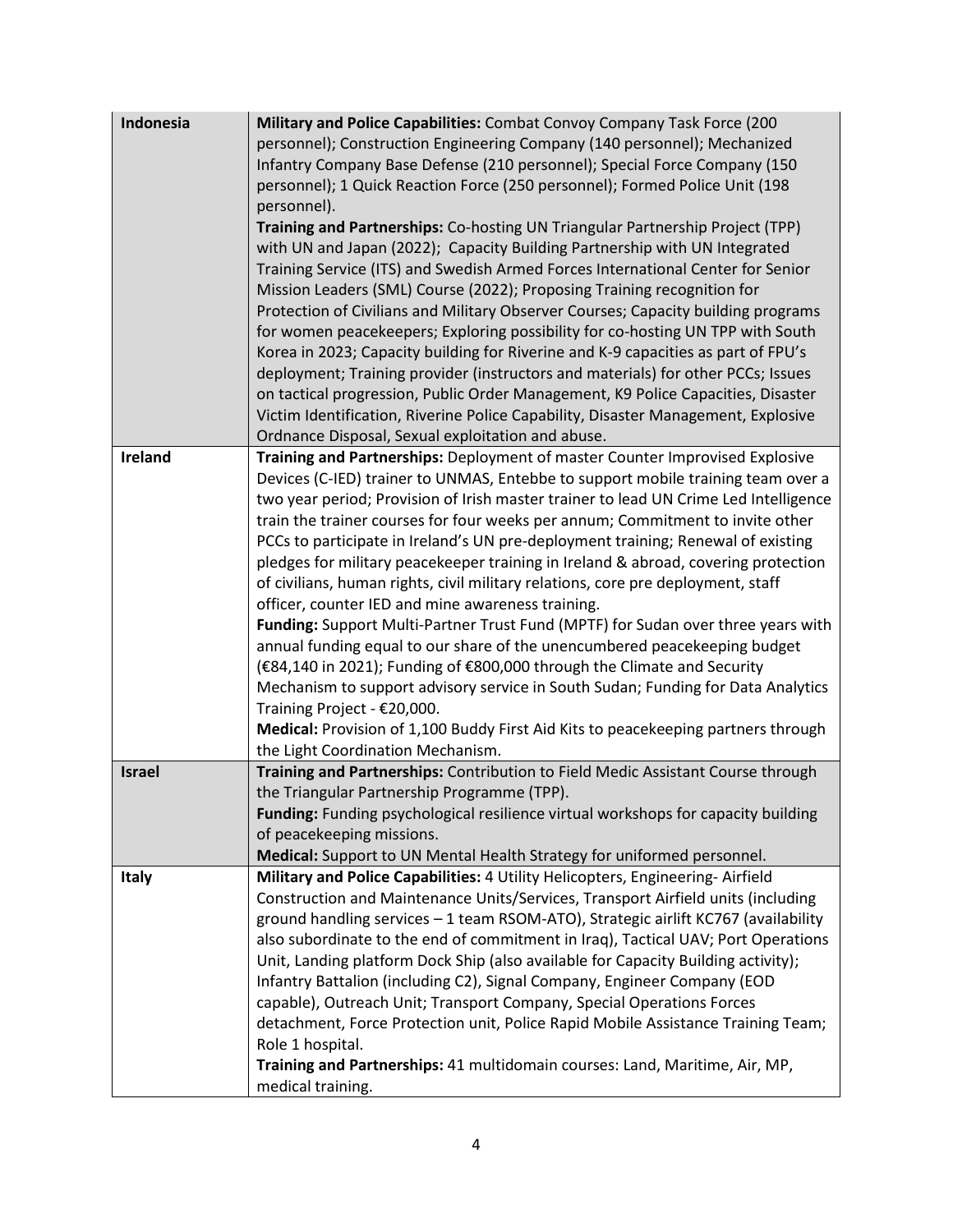| <b>Jamaica</b>    | Military and Police Capabilities: Deployment of a military company to UN<br>peacekeeping. |
|-------------------|-------------------------------------------------------------------------------------------|
| Japan             | Military and Police Capabilities: Contribute to strategic air lift through                |
|                   | Peacekeeping Capability Readiness System (PCRS).                                          |
|                   | Training and Partnerships: Continue to dispatch instructors for engineering and           |
|                   | medical fields with a focus on Training of Trainers (TOTs) and contribute to remote       |
|                   | trainings including the area of Construction Process Management (CPM) under               |
|                   | Triangular Partnership Programme (TPP). Seek new areas of trainings for further           |
|                   | expansion of TPP. Consider expanding contribution in medical field. Continue              |
|                   | bilateral and multilateral contributions to capacity building, including institutional    |
|                   | capacity development for peacekeeping training centers. The development of the            |
|                   | Specialized Training Materials (STM) for the UN Engineer Unit & Counter Explosive         |
|                   | Threat (CET) Search and Detect Manual. Consider conducting workshops and                  |
|                   | seminars around the first quarter of 2022.                                                |
|                   | Medical: Expansion of the Triangular Partnership Project (TPP) on medical                 |
|                   | training.                                                                                 |
|                   | Women, Peace and Security: Continue dispatching female staff officers; As a co-           |
|                   | chair of ADMM Plus Experts' Working Group on PKO (PKO-EWG), continue to lead              |
|                   | Women, Peace and Security (WPS) Platform under PKO-EWG.                                   |
| <b>Kazakhstan</b> | Military and Police Capabilities: Level 2 hospital with Aeromedical Evacuation            |
|                   | Team (AMET) and 2 helicopters; Intelligence, Surveillance, and Reconnaissance             |
|                   | (ISR) platoon with UAV; EOD unit; Military Police Unit; tactical UAV unit.                |
|                   | Training and Partnerships: UNMOC ToT; UN Gender Course; Military                          |
|                   | Peacekeeping-Intelligence Course; Explosive Ordnance Disposal (EOD) course.               |
| Kenya             | Military and Police Capabilities: 1 helicopter unit in partnership with Korea; 1          |
|                   | Explosive Ordnance Disposal (EOD) unit; Military Police Company for Rapid                 |
|                   | Deployment.                                                                               |
|                   | Training and Partnerships: Counter Improvised Explosive Devices (C-IED) training          |
|                   | at International Peace Support Training Centre (IPSTC) in Nairobi.                        |
| Latvia            | Training and Partnerships: Training in cyber-security and cyber-kinetic operations        |
|                   | awareness.<br>Funding: Contribution to Peacebuilding Fund.                                |
|                   | Women, Peace and Security: Will contribute more women personnel.                          |
| Lithuania         | Training and Partnerships: Training and capacity building on mis/ disinformation          |
|                   | response and on strategic communication in a digital environment.                         |
| <b>Malawi</b>     | Military and Police Capabilities: Light mobile surgical module.                           |
|                   | Women, Peace and Security: Further increase the number of women deployed to               |
|                   | peacekeeping.                                                                             |
| <b>Malaysia</b>   | Training and Partnerships: Provide training on Women, Peace and Security.                 |
|                   | Women, Peace and Security: Working towards 10% women in Malaysian armed                   |
|                   | forces.                                                                                   |
| <b>Mexico</b>     | Military and Police Capabilities: Joint Engineering Company; Unmanned Aerial              |
|                   | System (UAS) unit.                                                                        |
|                   | Training and Partnerships: Training courses at Mexico's Joint Peace Operations            |
|                   | Training Center.                                                                          |
|                   | Women, Peace and Security: Enhanced participation of women peacekeepers;                  |
|                   | deployment of specialized women personnel.                                                |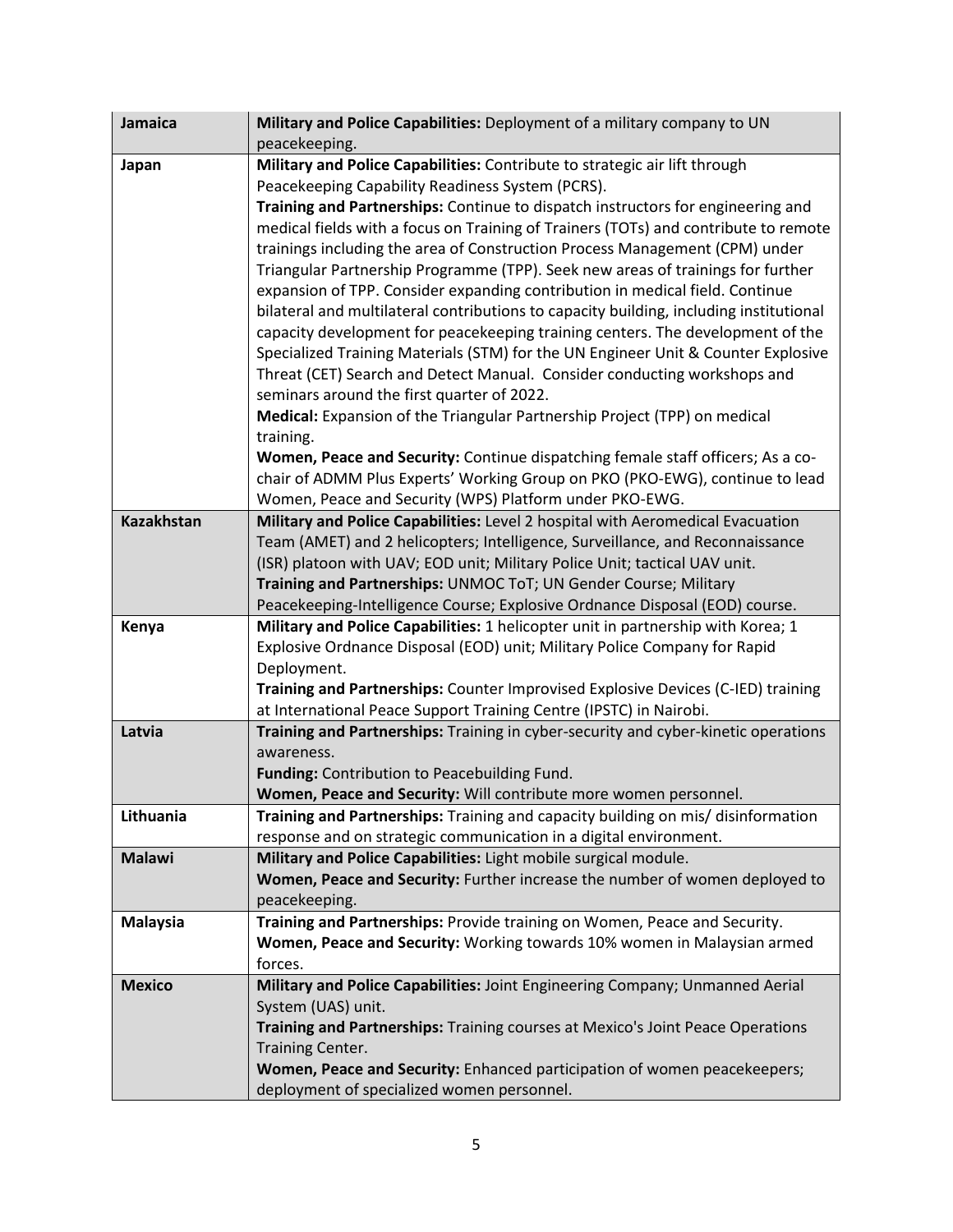| Mongolia           | Military and Police Capabilities: Quick Reaction Force, Level 2 Hospital,                                                                                          |
|--------------------|--------------------------------------------------------------------------------------------------------------------------------------------------------------------|
|                    | Engineering Company.                                                                                                                                               |
|                    | Training and Partnerships: Establishment of Research Center on Peace Operations<br>in Mongolia.                                                                    |
|                    | Women, Peace and Security: Increase in participation of women peacekeepers;                                                                                        |
|                    | host conference on best practices of women's participation in peace operations.                                                                                    |
|                    | Environment: Equip units with renewable energy capacities.                                                                                                         |
| <b>Morocco</b>     | Military and Police Capabilities: Level 4 hospital for evacuations; mixed                                                                                          |
|                    | engineering company.                                                                                                                                               |
|                    | Training and Partnerships: Training on digital transformation and translation of                                                                                   |
|                    | training material.                                                                                                                                                 |
|                    | Medical: Level 4 hospital.                                                                                                                                         |
|                    | Women, Peace and Security: Increased number of women in its contingents.                                                                                           |
|                    | Misc: Organize with France the second Ministerial on Peacekeeping in                                                                                               |
|                    | Francophone environments.                                                                                                                                          |
| Mozambique         | Military and Police Capabilities: Provide well-trained observers.                                                                                                  |
|                    | Women, Peace and Security: Continue to implement the WPS agenda.                                                                                                   |
|                    | Misc: Improve planning between UN and regional and sub-regional organizations.                                                                                     |
| <b>Nepal</b>       | Military and Police Capabilities: Unmanned Aerial System (UAS), Quick Reaction                                                                                     |
|                    | Force, Special Forces, Infantry Battalion, Military Police and Signals Company.<br>Training and Partnerships: Regional and international Peacekeeping trainings in |
|                    | Birendra Peace Operations Training Center as well as mobile training team.                                                                                         |
|                    | Women, Peace and Security: Increase women's participation in national defence                                                                                      |
|                    | forces.                                                                                                                                                            |
|                    | Environment: Use renewable energy to reduce environmental footprint in                                                                                             |
|                    | missions.                                                                                                                                                          |
| <b>Netherlands</b> | Military and Police Capabilities: C-130 transport aircraft for MINUSMA.                                                                                            |
|                    | Training and Partnerships: Peacekeeping-intelligence course.                                                                                                       |
|                    | Funding: Funding for POC, technology, and A4P+ monitoring projects.                                                                                                |
| <b>Nigeria</b>     | Military and Police Capabilities: Gender-sensitive company.                                                                                                        |
|                    | Training and Partnerships: Training spots at national training institutions.                                                                                       |
|                    | Women, Peace and Security: Increase participation of women and incorporation                                                                                       |
|                    | of gender perspective.                                                                                                                                             |
| <b>North</b>       | Military and Police Capabilities: Contribute increased number of peacekeepers.                                                                                     |
| Macedonia          | Women, Peace and Security: Achieve the gender participation targets.                                                                                               |
| <b>Norway</b>      | Military and Police Capabilities: Engagement Platoon, Unmanned Aerial System<br>(UAS) team, EOD team, and/or medical unit for MINUSMA; continue multinational      |
|                    | rotation concept for C-130s in MINUSMA; Explosive Ordnance Disposal (EOD)                                                                                          |
|                    | analyst to UNHQ.                                                                                                                                                   |
|                    | Training and Partnerships: Virtual Reality training; Gunshot detection system.                                                                                     |
| Pakistan           | Military and Police Capabilities: Level 2 hospital (with Kazakhstan); Engineering                                                                                  |
|                    | Bridging Company; women staff officers.                                                                                                                            |
|                    | Training and Partnerships: EOD training; UN Train the Trainer course; UN Logistics                                                                                 |
|                    | Officer Course; UN contingent commander course; seminar on women, peace and                                                                                        |
|                    | security.                                                                                                                                                          |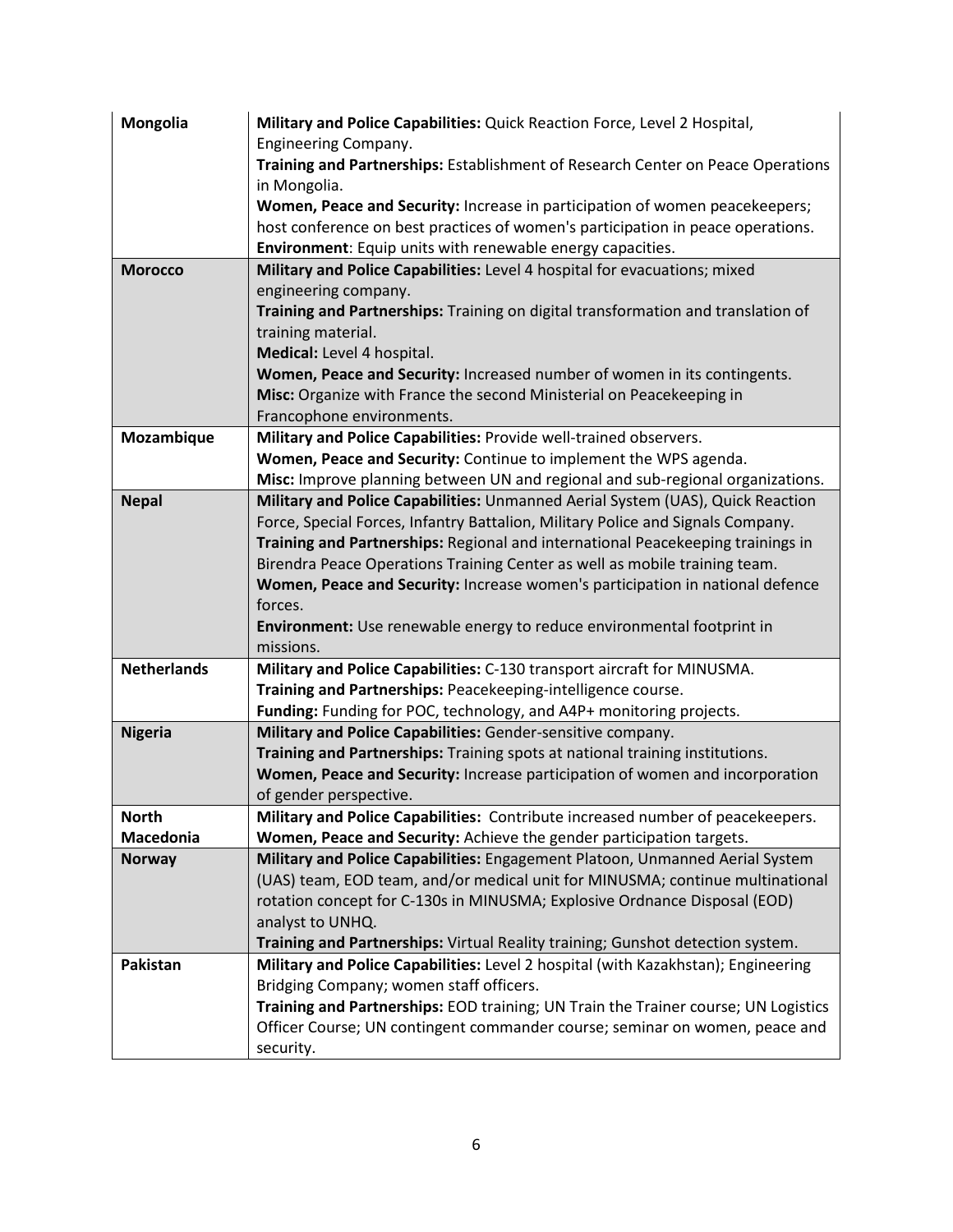| Peru                   | Military and Police Capabilities: Quick Reaction Force for 2022; IPOs for 2022;<br>EOD team.                                                                           |
|------------------------|------------------------------------------------------------------------------------------------------------------------------------------------------------------------|
|                        | Training and Partnerships: Training and capacity-building on Explosive Ordnance                                                                                        |
|                        | Disposal (EOD).                                                                                                                                                        |
|                        | Women, Peace and Security: Will contribute more women personnel.                                                                                                       |
| Poland                 | Training and Partnerships: UN Military Observer Course in 2022.                                                                                                        |
| <b>Republic of</b>     | Military and Police Capabilities: Contribute 16 helicopters through partnership to                                                                                     |
| Korea (ROK)            | deploy to UN peacekeeping operations; Deployment of additional police for cyber                                                                                        |
|                        | forensics and investigation.                                                                                                                                           |
|                        | Training and Partnerships: Capacity-building through Light Coordination                                                                                                |
|                        | Mechanism (LCM) (for mine removal); Provision of engineering equipment and                                                                                             |
|                        | instructors to ASEAN as part of the Triangular Partnership Programme (TPP);                                                                                            |
|                        | Technology: Support to UN Smart Camps project.<br>Funding: \$2.5 mil to Peacebuilding fund; \$2.5 million to DPPA appeal; Increase                                     |
|                        | from \$1 to \$3 million in extrabudgetary funding for DPO and DOS for UN                                                                                               |
|                        | peacekeeping projects in 2022. In 2021, \$1 million USD for Smart Camps project,                                                                                       |
|                        | Casualty Tracking System and Digital Transformation Strategy.                                                                                                          |
|                        | Medical: Medical training team to UNMISS. Support expert education by                                                                                                  |
|                        | dispatching training instructors to Ethiopia's Medical Training Center.                                                                                                |
|                        | Women, Peace and Security: Increase women participation from 17% to 25% by                                                                                             |
|                        | 2028; \$500,000 USD for the Elsie Initiative. Together with UN Women, host a                                                                                           |
|                        | female military officer course and training on gender issues.                                                                                                          |
| Romania                | Women, Peace and Security: Increase number of women peacekeepers.                                                                                                      |
|                        | Environment: Reduce environmental footprint.                                                                                                                           |
| Rwanda                 | Military and Police Capabilities: Unmanned Aerial System (UAS) with 4 UAV; 2                                                                                           |
|                        | fully capable Aeromedical Evacuation Teams (AMET) (1 fixed wing, 1 rotary wing).<br>Training and Partnerships: Training for regional partners in POC, child protection |
|                        | and Women, Peace and Security.                                                                                                                                         |
| <b>Slovak Republic</b> | Training and Partnerships: Hosting and financing a UN Infantry Battalion Course.                                                                                       |
| Slovenia               | Funding: EUR 60,000: a contribution to a project aimed at strengthening the UN                                                                                         |
|                        | peacekeeping forces (EUR 20,000), a contribution to the UN Department of                                                                                               |
|                        | Political and Peacebuilding Affairs (EUR 20,000), and a contribution to the UN                                                                                         |
|                        | Peacebuilding Fund (EUR 20,000).                                                                                                                                       |
| <b>Spain</b>           | Military and Police Capabilities: Tactical airlift to MINUSMA and MINUSCA.                                                                                             |
|                        | Training and Partnerships: Training of Lebanese Armed Forces on maritime                                                                                               |
|                        | capabilities.                                                                                                                                                          |
| Sri Lanka              | Military and Police Capabilities: Increase the strength of Combat Convoy                                                                                               |
|                        | Company in MINUSMA up to battalion; Infantry company/battalion; Field                                                                                                  |
|                        | Engineering Construction Company; Provost Company; Engineer Battalion;                                                                                                 |
|                        | Demining Company; Special Force and Commando Company for VIP, VP and KP                                                                                                |
|                        | Protection; EOD Company Search and Rescue Company for Disaster Mitigation,<br>Relief and Management; Drone Platoon; Signal Company; small boats and                    |
|                        | personnel for riverine operations; Special Operation Forces (SOF) tasks, VIP                                                                                           |
|                        | protection duties; Explosive Ordnance and Disposal (EOD), Explosive Ordnance                                                                                           |
|                        | Disposal Unit; Aviation Unit (MI-17 Helicopters); Quick Reaction Force with VIP                                                                                        |
|                        | Protection; Increasing women and men Individual Police Officers; Formed Police                                                                                         |
|                        | unit (FPU).                                                                                                                                                            |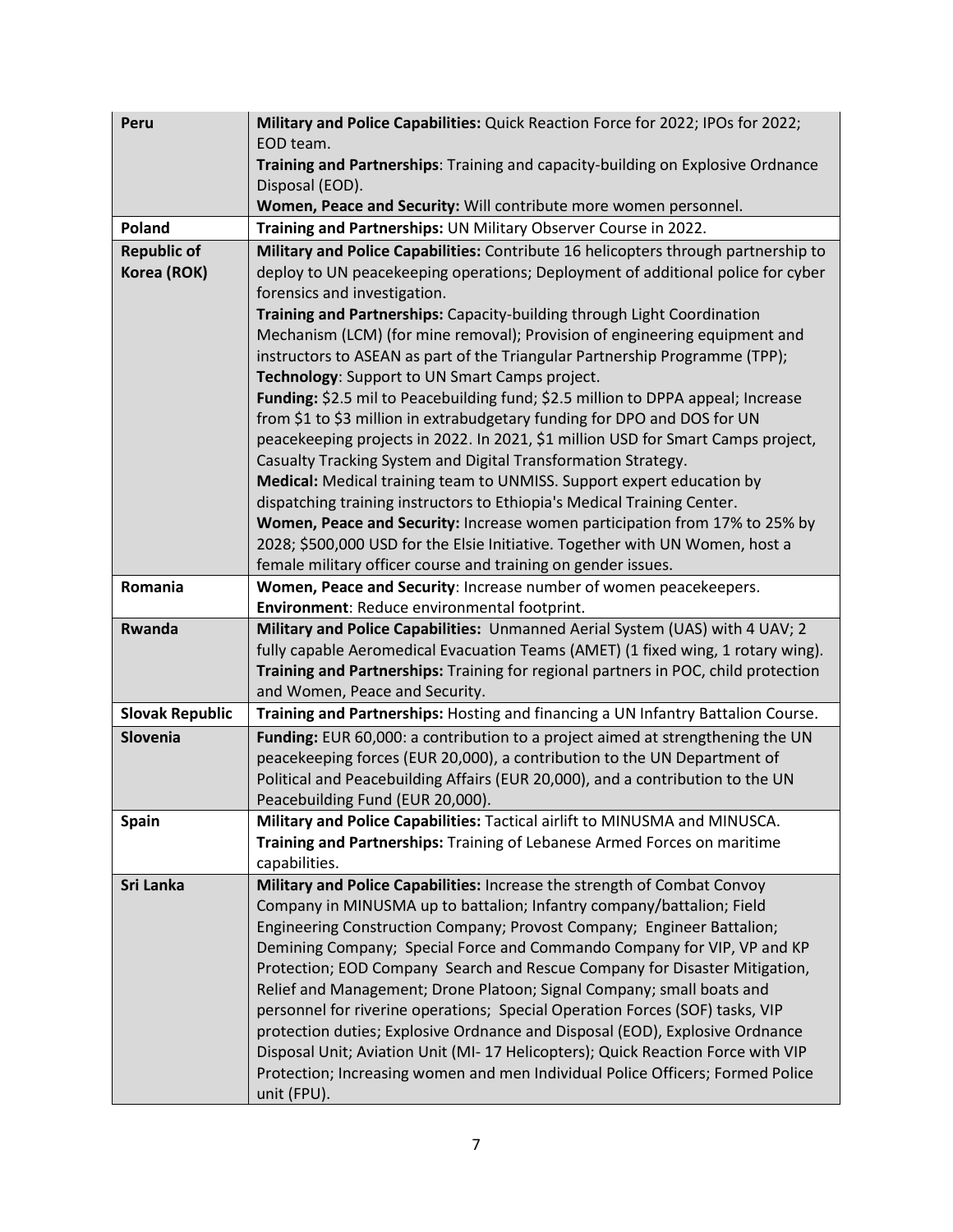|                       | Women, Peace and Security: More female Staff Officers and Military Observers in<br>any Missions.                                                             |
|-----------------------|--------------------------------------------------------------------------------------------------------------------------------------------------------------|
| Sweden                | Military and Police Capabilities: Mechanized Infantry Company for MINUSMA in                                                                                 |
|                       | 2022 (already deployed).                                                                                                                                     |
|                       | Training and Partnerships: Host Senior Mission Leadership (SML) course in 2022.                                                                              |
|                       | Funding: Funding for peacekeeping-intelligence development; 29 mil USD funding                                                                               |
|                       | for peacebuilding fund in 2022; Funding for transitions project; Funding for police                                                                          |
|                       | planner for Special Political Mission (SPM);                                                                                                                 |
|                       | Women, Peace and Security: Financial, advocacy, policy and program support to<br>the WPS-HA Compact in the next five years; Continued financing and push for |
|                       | women's rights and women-led organizations; Promotion of systematic and                                                                                      |
|                       | meaningful inclusion of local women peacebuilders and human rights defenders.                                                                                |
| <b>Switzerland</b>    | Training and Partnerships: Host up to four UN training courses organized by the                                                                              |
|                       | Department of Peace Operations in 2022.                                                                                                                      |
| <b>Tanzania</b>       | Military and Police Capabilities: Infantry battalion with Engagement Platoon;                                                                                |
|                       | <b>Quick Reaction Force.</b>                                                                                                                                 |
| <b>Tunisia</b>        | Military and Police Capabilities: 2 Quick Reaction Force Companies.                                                                                          |
| <b>Turkey</b>         | Military and Police Capabilities: Five SOs to MINUSMA; transport aircraft to                                                                                 |
|                       | MINUSMA or MINUSCA.                                                                                                                                          |
|                       | Training and Partnerships: Maritime and other training in Turkey.                                                                                            |
| <b>United Arab</b>    | Training and Partnerships: Train 200 women in UAE to increase the number of                                                                                  |
| <b>Emirates (UAE)</b> | women in peacekeeping.                                                                                                                                       |
| Uganda                | Funding: Logistical and material support to UN Peacekeeping.<br>Military and Police Capabilities: Infantry battalion, Quick Reaction Force, and              |
|                       | Level 2 hospital, all deployable in 90 days.                                                                                                                 |
|                       | Training and Partnerships: Use of regional service centre in Entebbe.                                                                                        |
|                       | Women, Peace and Security: Increase women in peacekeeping and ensure better                                                                                  |
|                       | performance.                                                                                                                                                 |
| <b>UK</b>             | Training and Partnerships: Training with new partners deploying to MINUSMA to                                                                                |
|                       | improve safety and enhance contingent capabilities; Adopt Framework Nation                                                                                   |
|                       | status for the incorporation of Slovakian, Serbian and Hungarian troops in                                                                                   |
|                       | UNFICYP; Training for Ghana in countering the Improvised Explosive Devices (IED)                                                                             |
|                       | threat; Exchange of UN Peacekeeping Operations pre-deployment courses with                                                                                   |
|                       | Ireland; AMISOM pre-deployment training to 1100 Kenyan Defence Forces (KDF)                                                                                  |
|                       | from this year through to March 2023; 100 x KDF personnel trained as counter-IED                                                                             |
|                       | Searchers; British Peace Support Team (Africa) troop and police training of<br>c.10,000 peacekeepers each year.                                              |
|                       | Funding: £10m for the UN Peacebuilding Fund in FY 2021/22.                                                                                                   |
|                       | Medical: Review of UN Medical Evacuation policy and implementation in                                                                                        |
|                       | MINUSMA; UK expertise to develop a new Patient Evacuation Co-ordination                                                                                      |
|                       | Centre in Mali. Call for other Member States to collaborate and contribute                                                                                   |
|                       | expertise; Buddy First Aid Train the Trainer course delivered with Nepal (25                                                                                 |
|                       | Master trainers) and 2 Super Trainers (Belgium and Nepal). Offer to expand to                                                                                |
|                       | other partners; Sharing of UK expertise and doctrine towards the development of                                                                              |
|                       | a Mental Health Strategy for Trauma Risk Management of Uniformed Personnel;                                                                                  |
|                       | Misc: Senior UK expert to the UN team reviewing the counter-IED capability in UN                                                                             |
|                       | Peacekeeping Operations.                                                                                                                                     |